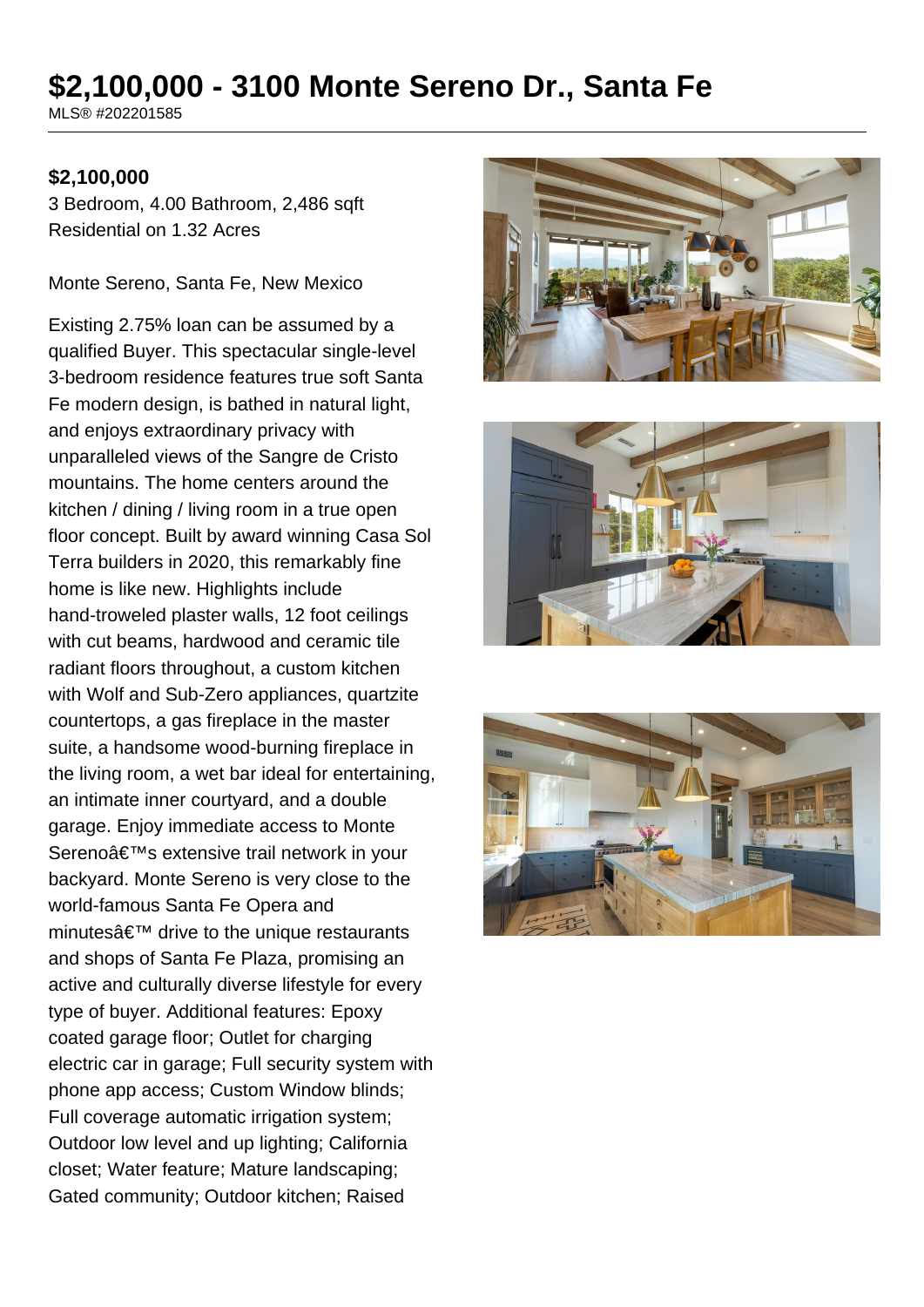bed vegetable garden.

Built in 2020

## **Listing Details**

| Associate Broker Stephen Hardy |                 |
|--------------------------------|-----------------|
| <b>Listing Office</b>          | Hardy & Company |

## **Essential Information**

| MLS@#             | 202201585            |
|-------------------|----------------------|
| Price             | \$2,100,000          |
| <b>Bedrooms</b>   | 3                    |
| <b>Bathrooms</b>  | 4.00                 |
| <b>Full Baths</b> | 3                    |
| <b>Half Baths</b> | 1                    |
| Square Footage    | 2,486                |
| Square Footage    | G 2,001 - 2,500      |
| Acres             | 1.32                 |
| <b>Year Built</b> | 2020                 |
| <b>Type</b>       | Residential          |
| Sub-Type          | <b>Single Family</b> |
| Style             | Contemporary, Pueblo |
| Status            | Active               |

## **Community Information**

| <b>Address</b> | 3100 Monte Sereno Dr. |
|----------------|-----------------------|
| Area           | 25N- NW Quadrant-N    |
| Subdivision    | Monte Sereno          |
| City           | Santa Fe              |
| County         | Santa Fe              |
| <b>State</b>   | <b>New Mexico</b>     |
| Zip Code       | 87506                 |
|                |                       |

## **Amenities**

| <b>Parking Spaces</b> | 4        |
|-----------------------|----------|
| # of Garages          | 2        |
| Garages               | Attached |

## **Interior**